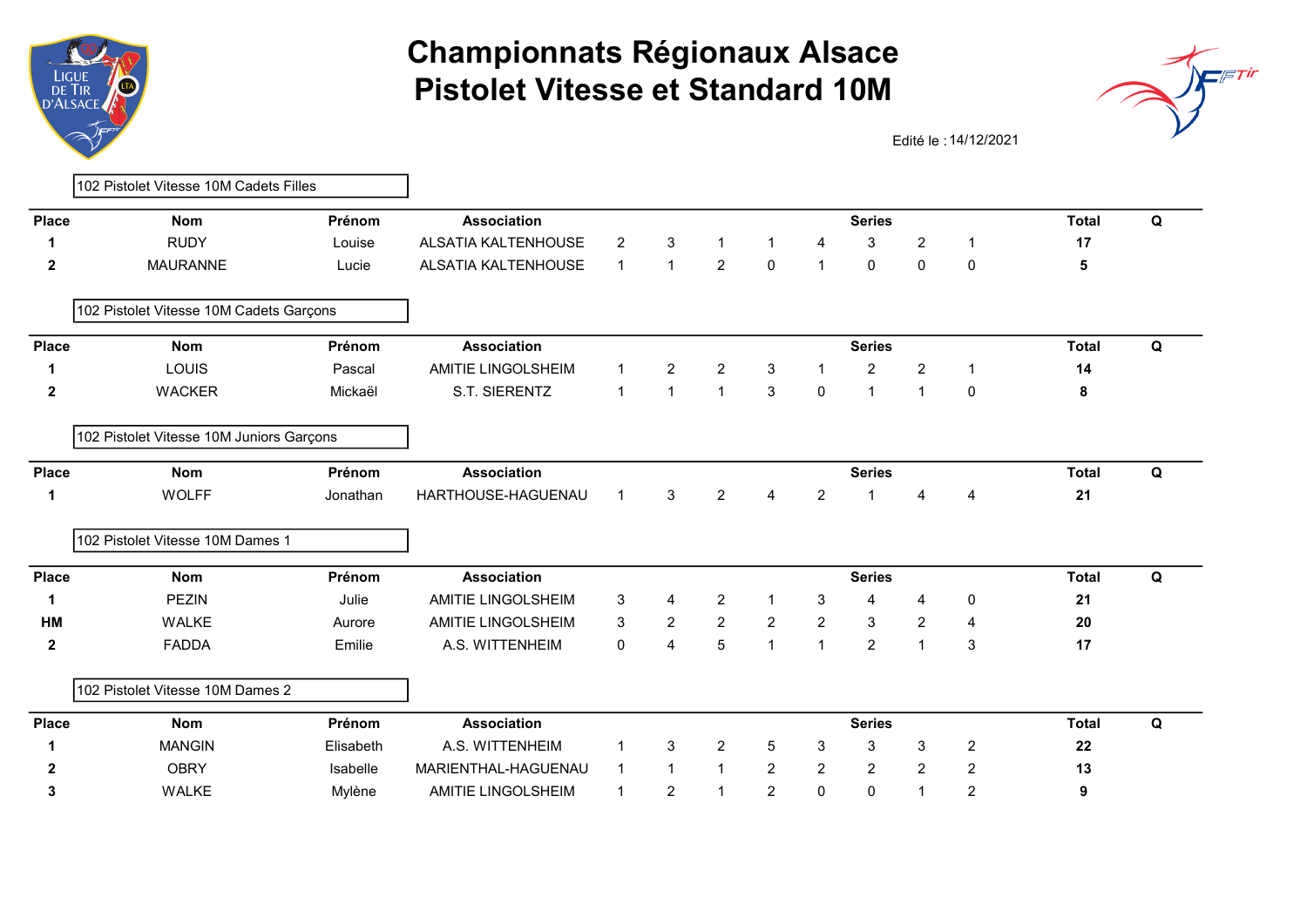



|              | l102 Pistolet Vitesse 10M Seniors 1 |               |                    |   |   |               |   |   |       |   |   |    |  |
|--------------|-------------------------------------|---------------|--------------------|---|---|---------------|---|---|-------|---|---|----|--|
| <b>Place</b> | <b>Nom</b>                          | Prénom        | <b>Association</b> |   |   |               |   |   | Total | Q |   |    |  |
|              | <b>BEAUVAIR</b>                     | Charley       | AMITIE LINGOLSHEIM | 3 | 4 | 5             | 4 | 4 | 4     | 3 | 4 | 31 |  |
| <b>HM</b>    | <b>GEHRES</b>                       | Christophe    | HARTHOUSE-HAGUENAU | 3 | 3 | 5             | 4 | 4 | 2     |   | 5 | 30 |  |
|              | <b>CHATELAIN</b>                    | Benoît        | AMITIE LINGOLSHEIM | 4 |   | 4             | 3 | 3 | 4     |   | 4 | 28 |  |
| 3            | <b>MULLER</b>                       | David         | S.T. SIERENTZ      | 3 |   | $\mathcal{P}$ | 0 | 2 | 3     | っ | 3 | 18 |  |
| 4            | <b>WACKER</b>                       | Raphaël       | S.T. SIERENTZ      | 3 |   | 4             |   | 3 |       |   | 2 | 18 |  |
| 5            | <b>SCHWARTZ</b>                     | Pierre        | HARTHOUSE-HAGUENAU | 2 |   | 3             | າ | 2 | 3     | 3 |   | 17 |  |
| 6            | <b>GRIGORE</b>                      | <b>Marius</b> | A.S. CREDIT MUTUEL |   |   | 2             | 2 | 0 | 2     | 3 | 4 | 14 |  |
|              | <b>BAUMLIN</b>                      | Stéphane      | S.T. SIERENTZ      |   |   | 0             | າ | 2 | າ     |   |   | 9  |  |

#### 102 Pistolet Vitesse 10M Seniors 2

| <b>Nom</b>      | Prénom    | <b>Association</b>  |                |                |                |                |                | <b>Series</b> |                |                | <b>Total</b> | Q |  |
|-----------------|-----------|---------------------|----------------|----------------|----------------|----------------|----------------|---------------|----------------|----------------|--------------|---|--|
| GARÇONNOT       | Sylvain   | A.S.O.R. ALTKIRCH   | 5              | 4              | 4              | 3              | 3              | 4             |                | 4              | 27           |   |  |
| <b>TAGLANG</b>  | Philippe  | S.T. 1889 COLMAR    | 3              | 2              | 3              | 4              | 3              | 4             | 3              | 2              | 24           |   |  |
| <b>HUMBERT</b>  | Eric      | HARTHOUSE-HAGUENAU  | $\overline{2}$ | 3              |                | 3              | 2              | 4             | 4              | 3              | 22           |   |  |
| <b>MEYER</b>    | Serge     | A.S.O.R. ALTKIRCH   | 3              | 3              | 2              | 2              | 3              | 2             | 3              | 3              | 21           |   |  |
| <b>REEB</b>     | Thomas    | A.S.E. STRASBOURG   |                |                | $\overline{2}$ | 4              | $\overline{2}$ | 3             | 3              | 4              | 20           |   |  |
| <b>OBRY</b>     | Patrick   | MARIENTHAL-HAGUENAU |                | $\overline{2}$ |                | $\overline{2}$ | $\overline{2}$ | 3             | 3              |                | 15           |   |  |
| <b>MARTZ</b>    | Norbert   | HARTHOUSE-HAGUENAU  | $\overline{2}$ | 2              | 2              | $\overline{2}$ | $\overline{c}$ |               | 3              |                | 15           |   |  |
| <b>FRITSCH</b>  | Laurent   | A.S. RICHWILLER     |                |                | $\overline{2}$ |                |                | 2             | 3              | 2              | 13           |   |  |
| <b>BRAVO</b>    | Marco     | S.T. SAUSHEIM       |                | 2              |                | $\overline{2}$ | 3              | $\mathbf{0}$  |                | 2              | 12           |   |  |
| <b>MAZUC</b>    | Didier    | A.S.O.R. ALTKIRCH   |                |                |                | $\overline{2}$ | $\overline{2}$ |               |                | $\overline{2}$ | 11           |   |  |
| <b>RISACHER</b> | Rémy      | S.T. SAUSHEIM       | $\overline{2}$ | 0              | 0              | 0              | 4              | 2             | 3              | $\mathbf 0$    | 11           |   |  |
| VELLOZZI        | Frédéric  | MARIENTHAL-HAGUENAU |                | $\overline{2}$ |                |                | $\overline{2}$ |               | 2              | 0              | 10           |   |  |
| <b>ETTER</b>    | Sylvain   | S.T. SAUSHEIM       |                | 0              | 3              |                |                | $\mathbf{0}$  |                | $\overline{2}$ |              |   |  |
| <b>GELAIN</b>   | Jean-Marc | AMITIE LINGOLSHEIM  |                | 3              |                | $\overline{2}$ | 0              |               | 0              |                |              |   |  |
| <b>LAURAINE</b> | Stéphane  | S.T. SAUSHEIM       | 3              | $\mathcal{P}$  | 0              | 0              |                |               | $\Omega$       |                |              |   |  |
| <b>GOERGER</b>  | Jacky     | A.S.O.R. ERSTEIN    |                | 0              |                |                |                | 0             | $\overline{2}$ | 0              |              |   |  |
|                 |           |                     |                |                |                |                |                |               |                |                |              |   |  |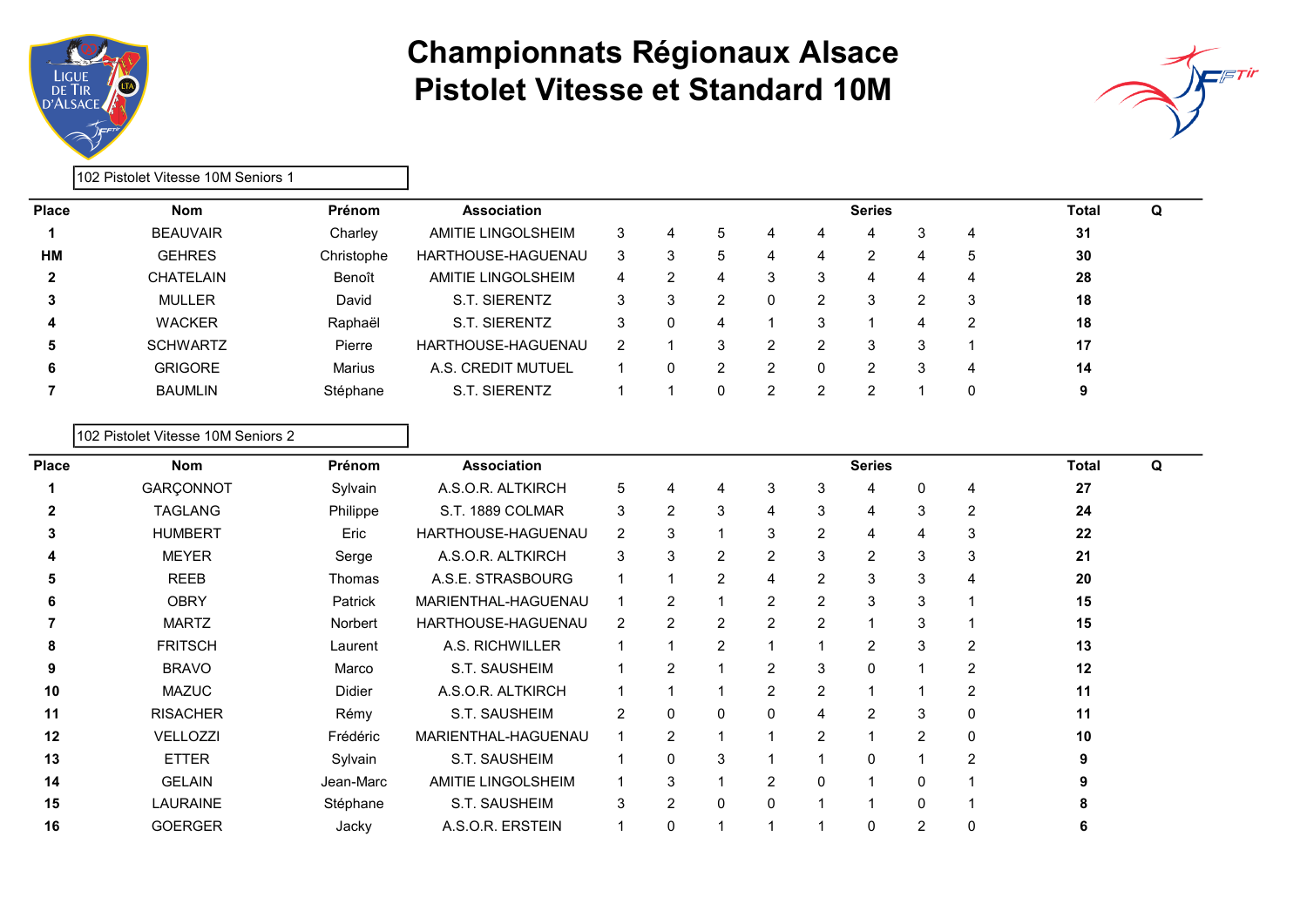



102 Pistolet Vitesse 10M Seniors 3

| <b>Place</b> | <b>Nom</b>       | Prénom        | <b>Association</b>             |   |              |   |          | <b>Series</b> |   | Total | Q |
|--------------|------------------|---------------|--------------------------------|---|--------------|---|----------|---------------|---|-------|---|
|              | <b>FURST</b>     | Francis       | HARTHOUSE-HAGUENAU             |   |              | ົ | ົ        |               |   | 17    |   |
|              | <b>BOETSCH</b>   | <b>Didier</b> | AMITIE LINGOLSHEIM             | 2 |              |   |          | ົ             |   | 14    |   |
|              | <b>SCHAENDEL</b> | Jacky         | <b>F. NIEDERBRONN</b><br>S.G.T |   | $\mathbf{b}$ |   | 2        |               | 0 | 14    |   |
| 4            | <b>WALKE</b>     | Patrick       | AMITIE LINGOLSHEIM             |   |              | 3 |          |               |   | 13    |   |
| 5            | <b>MULLER</b>    | Laurent       | S.T. GUNSBACH                  |   | າ            |   |          | າ             |   | 11    |   |
| 6            | <b>FREYSZ</b>    | Jean-Marc     | AMITIE LINGOLSHEIM             |   | 3            | 2 | $\Omega$ | 0             | 2 | 9     |   |
|              | <b>BOURGES</b>   | Gilles        | S.T. SIERENTZ                  |   |              |   |          | 0             |   | 8     |   |
|              | <b>MARTIN</b>    | Jean-Marc     | ST VALLEE STE-MARIE            |   |              | 0 |          |               |   | 8     |   |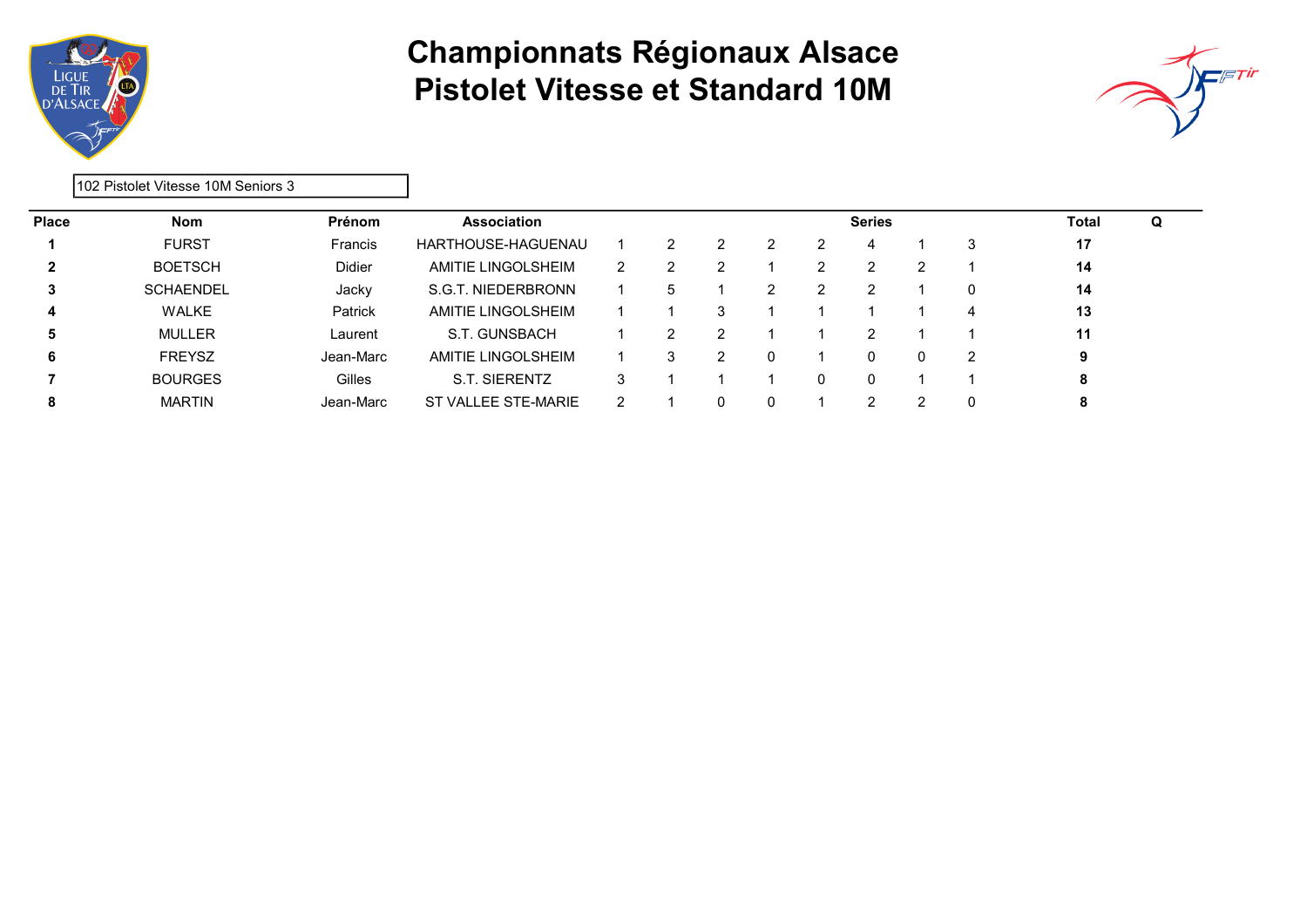



|              | 103 Pistolet Standard 10M Cadets Garçons  |           |                            |    |    |    |    |    |               |    |              |              |   |
|--------------|-------------------------------------------|-----------|----------------------------|----|----|----|----|----|---------------|----|--------------|--------------|---|
| <b>Place</b> | <b>Nom</b>                                | Prénom    | <b>Association</b>         |    |    |    |    |    | <b>Series</b> |    |              | <b>Total</b> | Q |
|              | <b>RUDY</b>                               | Louise    | <b>ALSATIA KALTENHOUSE</b> | 44 | 41 | 46 | 42 | 40 | 41            | 38 | 44           | 336          |   |
| $\mathbf{2}$ | <b>LOUIS</b>                              | Pascal    | AMITIE LINGOLSHEIM         | 39 | 43 | 47 | 42 | 41 | 42            | 41 | 39           | 334          |   |
| 3            | <b>WACKER</b>                             | Mickaël   | S.T. SIERENTZ              | 44 | 37 | 39 | 39 | 40 | 37            | 44 | 41           | 321          |   |
|              | 103 Pistolet Standard 10M Juniors Garçons |           |                            |    |    |    |    |    |               |    |              |              |   |
| <b>Place</b> | <b>Nom</b>                                | Prénom    | <b>Association</b>         |    |    |    |    |    | <b>Series</b> |    | <b>Total</b> | Q            |   |
| 1            | <b>WOLFF</b>                              | Jonathan  | HARTHOUSE-HAGUENAU         | 41 | 41 | 33 | 38 | 40 | 40            | 39 | 39           | 311          |   |
|              | 103 Pistolet Standard 10M Dames 1         |           |                            |    |    |    |    |    |               |    |              |              |   |
| <b>Place</b> | <b>Nom</b>                                | Prénom    | <b>Association</b>         |    |    |    |    |    | <b>Series</b> |    |              | <b>Total</b> | Q |
| HM           | <b>WALKE</b>                              | Aurore    | <b>AMITIE LINGOLSHEIM</b>  | 47 | 42 | 45 | 42 | 46 | 43            | 45 | 45           | 355          |   |
| 1            | <b>PEZIN</b>                              | Julie     | <b>AMITIE LINGOLSHEIM</b>  | 41 | 39 | 39 | 43 | 40 | 40            | 45 | 42           | 329          |   |
| $\mathbf 2$  | <b>FADDA</b>                              | Emilie    | A.S. WITTENHEIM            | 43 | 34 | 37 | 41 | 41 | 30            | 42 | 40           | 308          |   |
|              | 103 Pistolet Standard 10M Dames 2         |           |                            |    |    |    |    |    |               |    |              |              |   |
| <b>Place</b> | <b>Nom</b>                                | Prénom    | <b>Association</b>         |    |    |    |    |    | <b>Series</b> |    |              | <b>Total</b> | Q |
|              | <b>MANGIN</b>                             | Elisabeth | A.S. WITTENHEIM            | 42 | 45 | 42 | 43 | 41 | 45            | 44 | 42           | 344          |   |
| $\mathbf 2$  | <b>WALKE</b>                              | Mylène    | AMITIE LINGOLSHEIM         | 43 | 37 | 42 | 36 | 48 | 40            | 37 | 41           | 324          |   |
| 3            | <b>OBRY</b>                               | Isabelle  | MARIENTHAL-HAGUENAU        | 29 | 29 | 42 | 36 | 35 | 41            | 35 | 39           | 286          |   |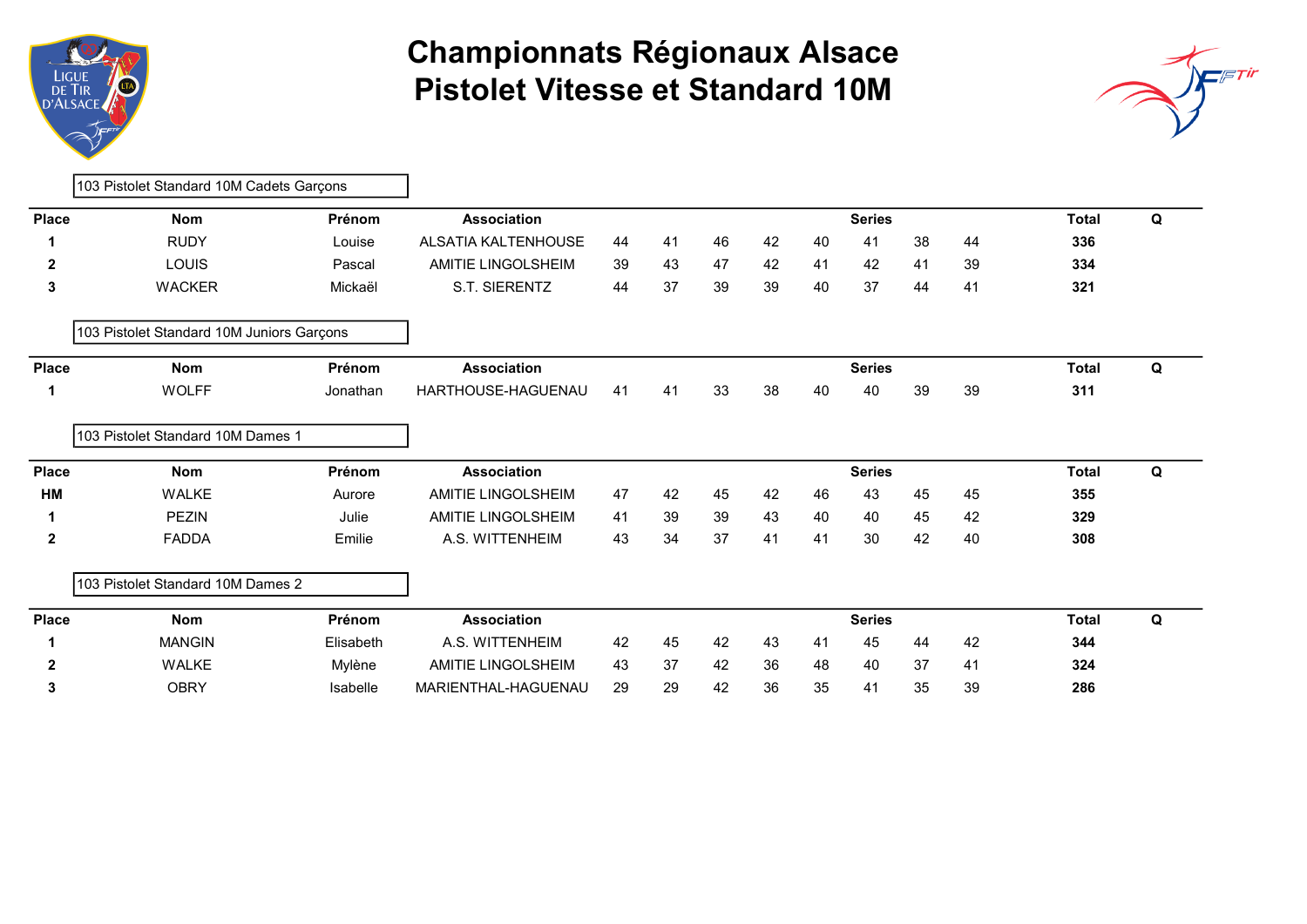



103 Pistolet Standard 10M Seniors 1

| <b>Place</b> | <b>Nom</b>      | <b>Prénom</b> | Association        |    |    |    |    |    | <b>Series</b> |    |     | Total    | Q |
|--------------|-----------------|---------------|--------------------|----|----|----|----|----|---------------|----|-----|----------|---|
|              | <b>BEAUVAIR</b> | Charley       | AMITIE LINGOLSHEIM | 44 | 46 | 49 | 45 | 46 | 47            | 43 | 47  | 367      |   |
| <b>HM</b>    | <b>GEHRES</b>   | Christophe    | HARTHOUSE-HAGUENAU | 46 | 46 | 45 | 45 | 45 | 47            | 43 | 44  | 361      |   |
| $\mathbf{2}$ | <b>MULLER</b>   | David         | S.T. SIERENTZ      | 39 | 47 | 45 | 43 | 43 | 43            | 44 | 45  | 349      |   |
| 3            | <b>BAUMLIN</b>  | Stéphane      | S.T. SIERENTZ      | 44 | 42 | 45 | 47 | 36 | 44            | 44 | 41  | 343 (4X) |   |
| 4            | CHATELAIN       | Benoît        | AMITIE LINGOLSHEIM | 42 | 43 | 46 | 45 | 40 | 43            | 42 | 42  | 343(3X)  |   |
| 5            | <b>SCHWARTZ</b> | Pierre        | HARTHOUSE-HAGUENAU | 46 | 43 | 46 | 43 | 46 | 38            | 41 | 40  | 343(1X)  |   |
| 6            | <b>WACKER</b>   | Raphaël       | SIERENTZ<br>S.T    | 44 | 44 | 41 | 42 | 44 | 41            | 40 | 38  | 334      |   |
|              | <b>GRIGORE</b>  | Marius        | A.S. CREDIT MUTUEL | 42 | 35 | 40 | 38 | 41 | 34            | 35 | -37 | 302      |   |
|              |                 |               |                    |    |    |    |    |    |               |    |     |          |   |

103 Pistolet Standard 10M Seniors 2

| Place        | <b>Nom</b>      | Prénom        | <b>Association</b>  |    |    |    |    |    | <b>Series</b> |    |    | <b>Total</b> | Q |
|--------------|-----------------|---------------|---------------------|----|----|----|----|----|---------------|----|----|--------------|---|
|              | GARÇONNOT       | Sylvain       | A.S.O.R. ALTKIRCH   | 47 | 41 | 42 | 46 | 45 | 45            | 46 | 47 | 359          |   |
| $\mathbf{2}$ | <b>HUMBERT</b>  | Eric          | HARTHOUSE-HAGUENAU  | 45 | 39 | 48 | 44 | 42 | 39            | 43 | 47 | 347          |   |
| 3            | <b>REEB</b>     | <b>Thomas</b> | A.S.E. STRASBOURG   | 42 | 45 | 43 | 42 | 41 | 38            | 45 | 41 | 337          |   |
| 4            | <b>TAGLANG</b>  | Philippe      | S.T. 1889 COLMAR    | 41 | 40 | 36 | 43 | 44 | 42            | 46 | 44 | 336          |   |
| 5            | <b>MEYER</b>    | Serge         | A.S.O.R. ALTKIRCH   | 45 | 43 | 38 | 42 | 43 | 37            | 42 | 42 | 332          |   |
| 6            | <b>GELAIN</b>   | Jean-Marc     | AMITIE LINGOLSHEIM  | 39 | 36 | 38 | 46 | 40 | 41            | 44 | 43 | 327          |   |
|              | <b>MARTZ</b>    | Norbert       | HARTHOUSE-HAGUENAU  | 41 | 35 | 37 | 44 | 40 | 45            | 42 | 39 | 323          |   |
| 8            | <b>VELLOZZI</b> | Frédéric      | MARIENTHAL-HAGUENAU | 41 | 38 | 36 | 45 | 42 | 35            | 41 | 44 | 322          |   |
| 9            | <b>RISACHER</b> | Rémy          | S.T. SAUSHEIM       | 42 | 39 | 36 | 42 | 39 | 31            | 41 | 36 | 306          |   |
| 10           | <b>LAURAINE</b> | Stéphane      | S.T. SAUSHEIM       | 38 | 35 | 41 | 38 | 31 | 43            | 38 | 40 | 304          |   |
| 11           | <b>FRITSCH</b>  | Laurent       | A.S. RICHWILLER     | 41 | 40 | 37 | 34 | 38 | 38            | 40 | 32 | 300          |   |
| 12           | <b>MAZUC</b>    | Didier        | A.S.O.R. ALTKIRCH   | 40 | 29 | 39 | 33 | 40 | 36            | 33 | 39 | 289 (2X)     |   |
| 13           | <b>ETTER</b>    | Sylvain       | S.T. SAUSHEIM       | 43 | 39 | 38 | 36 | 32 | 30            | 33 | 38 | 289 (0X)     |   |
| 14           | <b>OBRY</b>     | Patrick       | MARIENTHAL-HAGUENAU | 36 | 39 | 33 | 33 | 39 | 34            | 29 | 44 | 287          |   |
| 15           | <b>GOERGER</b>  | Jacky         | A.S.O.R. ERSTEIN    | 34 | 37 | 37 | 38 | 34 | 34            | 28 | 33 | 275          |   |
|              |                 |               |                     |    |    |    |    |    |               |    |    |              |   |